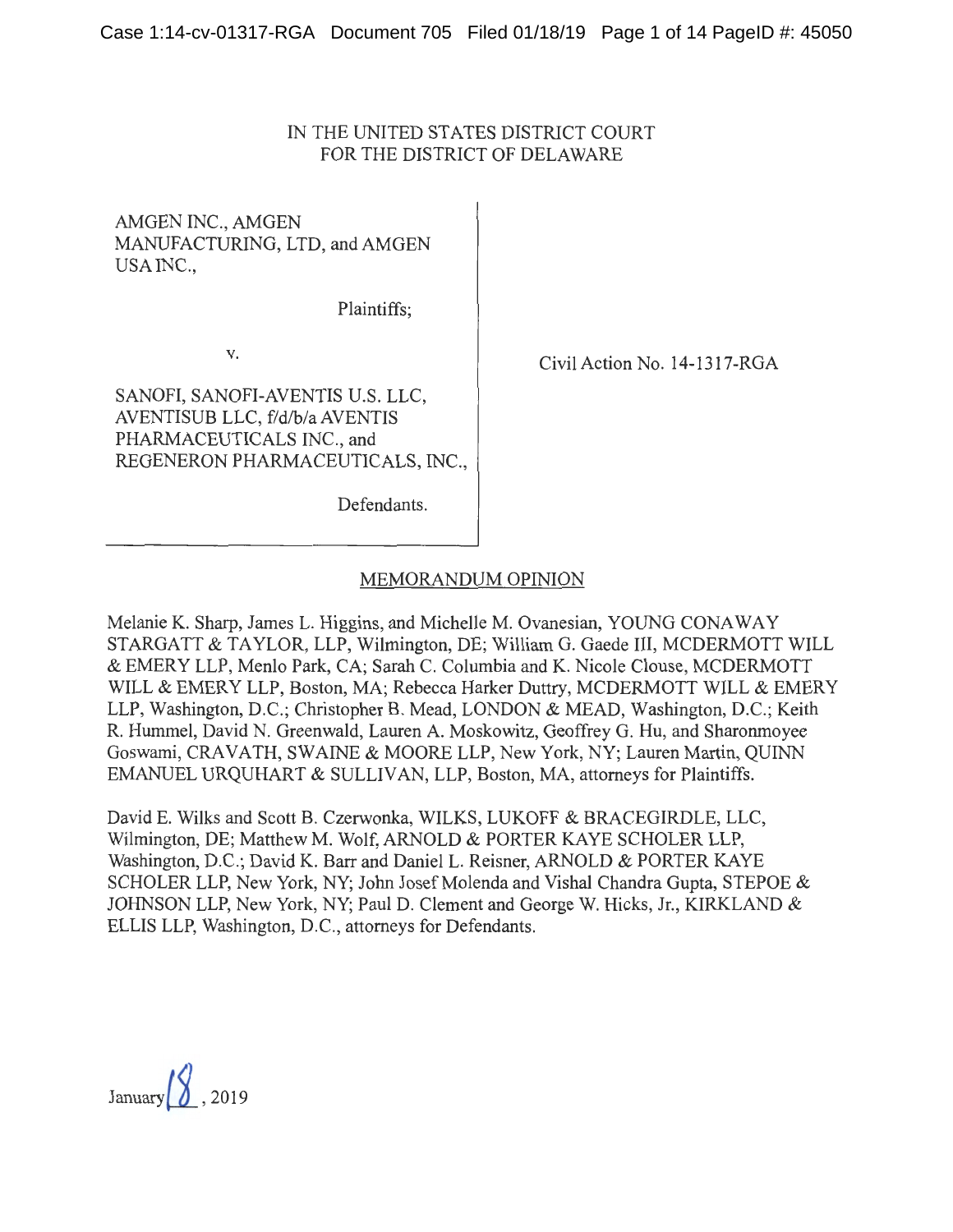Case 1:14-cv-01317-RGA Document 705 Filed 01/18/19 Page 2 of 14 PageID #: 45051

 $^{\prime\prime\prime}$ ANDREWS, U.S. DISTRICT JUDGE:

Currently pending before the Court are Plaintiffs' Motion for Partial Summary Judgment (D.1. 634), Defendants' Cross-Motion for Summary Judgment on Estoppel (D.I. 673), and Defendants' Motion for Summary Judgment on Invalidity. (D.I. 630). The Parties have fully briefed the issues. (D.I. 631, D.I. 635, D.I. 674, D.I. 678, D.I. 691, D.I. 693). For the following reasons, Plaintiffs' Motion for Partial Summary Judgment and Defendants' Motion for Summary Judgment on Invalidity are DENIED. Defendants' Cross-Motion is GRANTED.

#### **I. BACKGROUND**

Plaintiffs Amgen, Inc., Amgen Manufacturing Limited, and Amgen USA Inc. (collectively "Plaintiffs") filed suit against Defendants Sanofi, Sanofi-Aventis U.S. LLC, A ventisub LLC, and Regeneron Pharmaceuticals, Inc. ( collectively "Defendants") on October 17, 2014. (D.1. 1). Plaintiffs assert that Defendants' manufacture and sale of Praluent, a drug that treats patients with high levels of low density lipoprotein cholesterol, infringes claims of U.S. Patent Nos. 8,829,165 ("the '165 patent") and 8,859,741 ("the '741 patent") (collectively, the "Amgen patents"). (D.I. 1). The parties stipulated to infringement of certain claims on February 22, 2016. (D.1. 235). During trial, the Court issued two Rule 50(a) rulings. The Court determined that as a matter of law, the patent claims were non-obvious and Plaintiffs had failed to meet the burden of showing that Defendants' infringement was willful. (D.I. 345 at 5:2-3 ; D.I. 302). The case was submitted to the jury on the remaining issues: written description and enablement of the patent claims. The trial resulted in a judgment for Plaintiffs that the patents are not invalid. (D.I. 304). After trial, Defendants moved for renewed judgment as a matter of law on patent validity and for a new trial. (D.I. 331, 332). Plaintiffs moved for a permanent injunction. (D.1. 336). The Court denied Defendants' post-trial motions and entered final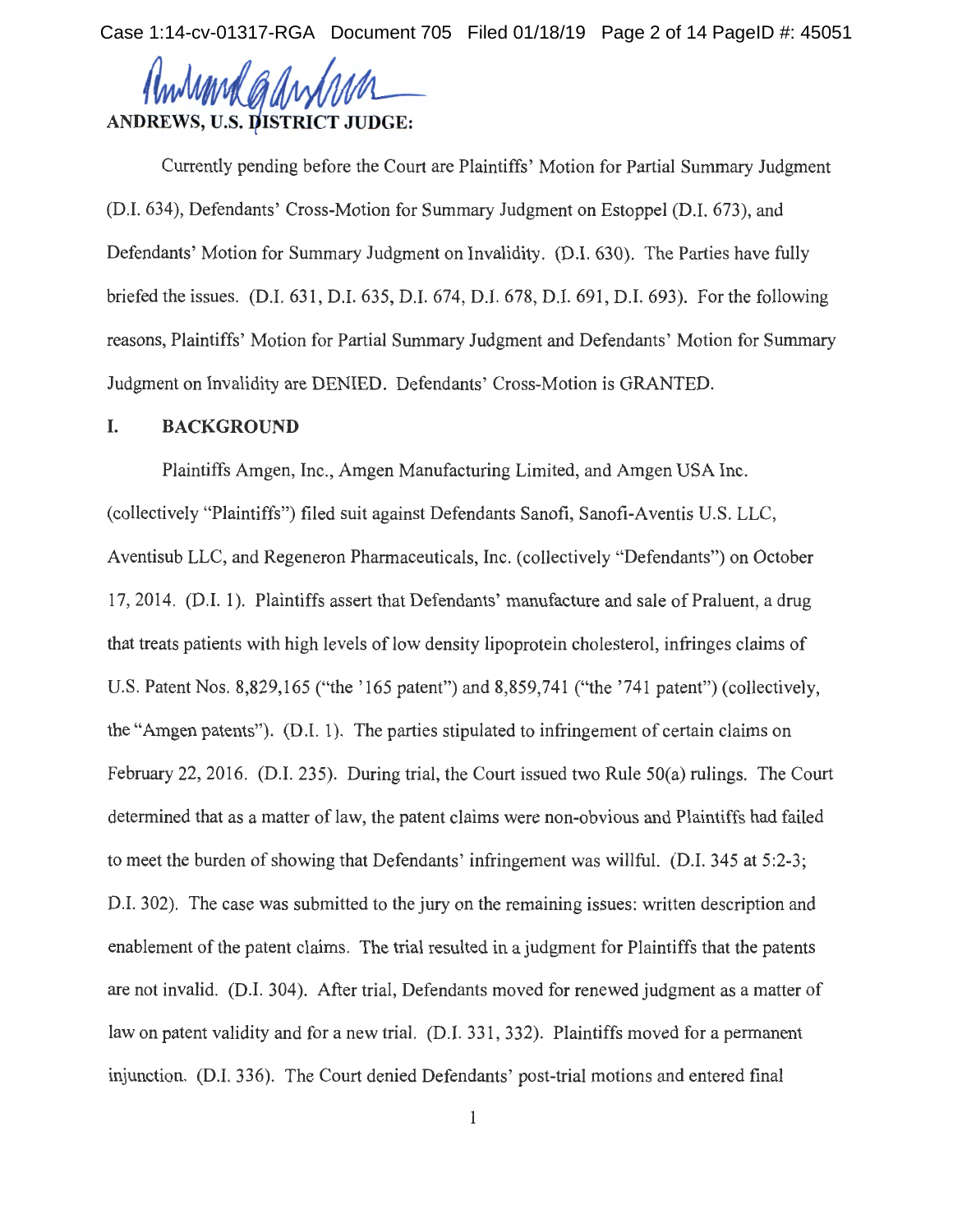judgment in favor of Plaintiffs under Rule 54(b) on January 3, 2017. (D.I. 390, 391). The Court granted Plaintiffs' motion for a permanent injunction on January 5, 2017. (D.I. 392).

Defendants appealed. (D.I. 402). The Federal Circuit determined that the Court had erred in precluding post-priority date evidence relevant to written description and enablement, and had improperly instructed the jury on written description. *Amgen Inc. v. Sanofi,* 872 F.3d 1367, 1371 (Fed. Cir. 2017). The Federal Circuit remanded for a new trial on written description and enablement. *Id.* 

The parties now move for summary judgment. Defendants move for summary judgment that the asserted patents are "invalid on written description and enablement grounds." (D.I. 631 at 6; D.I. 630). Plaintiffs move for partial summary judgment to "estop Defendants from arguing that Amgen's selected claims lack written description and enablement." (D.I. 635 at 8; D.I. 634). Defendants cross-move for summary judgment on estoppel. (D.I. 673).

### **II. LEGALSTANDARD**

"The court shall grant summary judgment if the movant shows that there is no genuine dispute as to any material fact and the movant is entitled to judgment as a matter of law." Fed. R. Civ. P. 56(a). The moving party has the initial burden of proving the absence of a genuinely disputed material fact relative to the claims in question. *Celotex Corp. v. Catrett,* 477 U.S. 317, 330 (1986). Material facts are those "that could affect the outcome" of the proceeding, and "a dispute about a material fact is 'genuine' if the evidence is sufficient to permit a reasonable jury to return a verdict for the nonmoving party." *Lamont v. New Jersey,* 637 F.3d 177, 181 (3d Cir. 2011) (quoting *Anderson v. Liberty Lobby, Inc. ,* 477 U.S. 242,248 (1986)). The burden on the moving party may be discharged by pointing out to the district court that there is an absence of evidence supporting the non-moving party's case. *Celotex,* 477 U.S. at 323.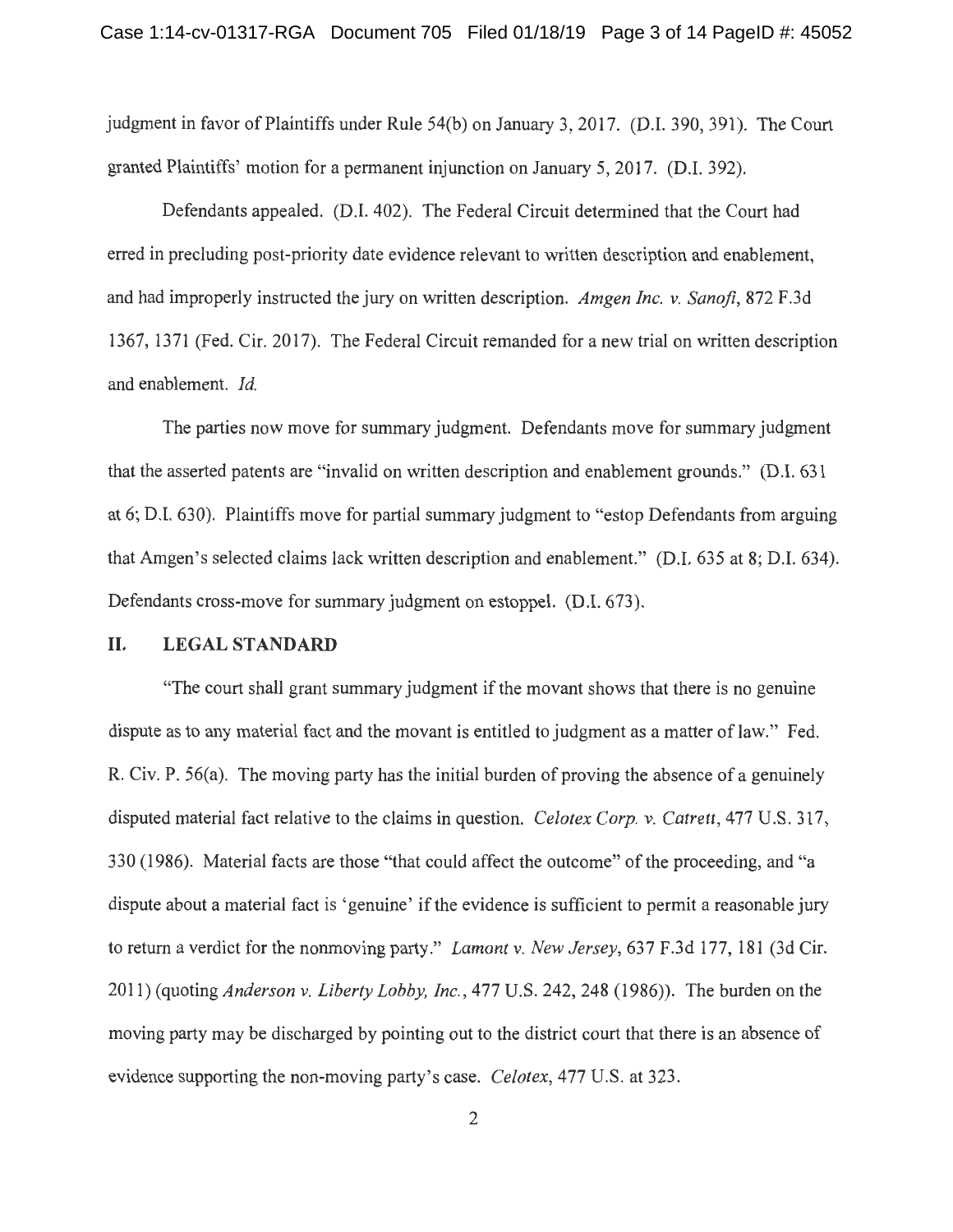#### Case 1:14-cv-01317-RGA Document 705 Filed 01/18/19 Page 4 of 14 PageID #: 45053

The burden then shifts to the non-movant to demonstrate the existence of a genuine issue for trial. *Matsushita Elec. Indus. Co. v. Zenith Radio Corp.,* 475 U.S. 574, 586-87 (1986); *Williams v. Borough of West Chester, Pa. ,* 891 F.2d 458, 460-61 (3d Cir. 1989). A non-moving party asserting that a fact is genuinely disputed must support such an assertion by: "(A) citing to particular parts of materials in the record, including depositions, documents, electronically stored information, affidavits or declarations, stipulations ... , admissions, interrogatory answers, or other materials; or (B) showing that the materials cited [by the opposing party] do not establish the absence ... of a genuine dispute ...." Fed. R. Civ. P.  $56(c)(1)$ .

When determining whether a genuine issue of material fact exists, the court must view the evidence in the light most favorable to the non-moving party and draw all reasonable inferences in that party's favor. *Scott v. Harris,* 550 U.S. 372, 380 (2007); *Wishkin v. Potter,*  476 F.3d 180, 184 (3d Cir. 2007). A dispute is "genuine" only if the evidence is such that a reasonable jury could return a verdict for the non-moving party. *Anderson,* 477 U.S. at 247-49. If the non-moving party fails to make a sufficient showing on an essential element of its case with respect to which it has the burden of proof, the moving party is entitled to judgment as a matter of law. *See Celotex Corp.,* 477 U.S. at 322.

### **III. DISCUSSION**

### **A. Defendants' Motion for Summary Judgment of Invalidity**

Defendants ask the Court for summary judgment of invalidity for lack of written description and no enablement. (D.I. 630). Plaintiffs assert that genuine disputes of material fact preclude summary judgment. (D.I. 678 at 5). I agree with Plaintiffs.

3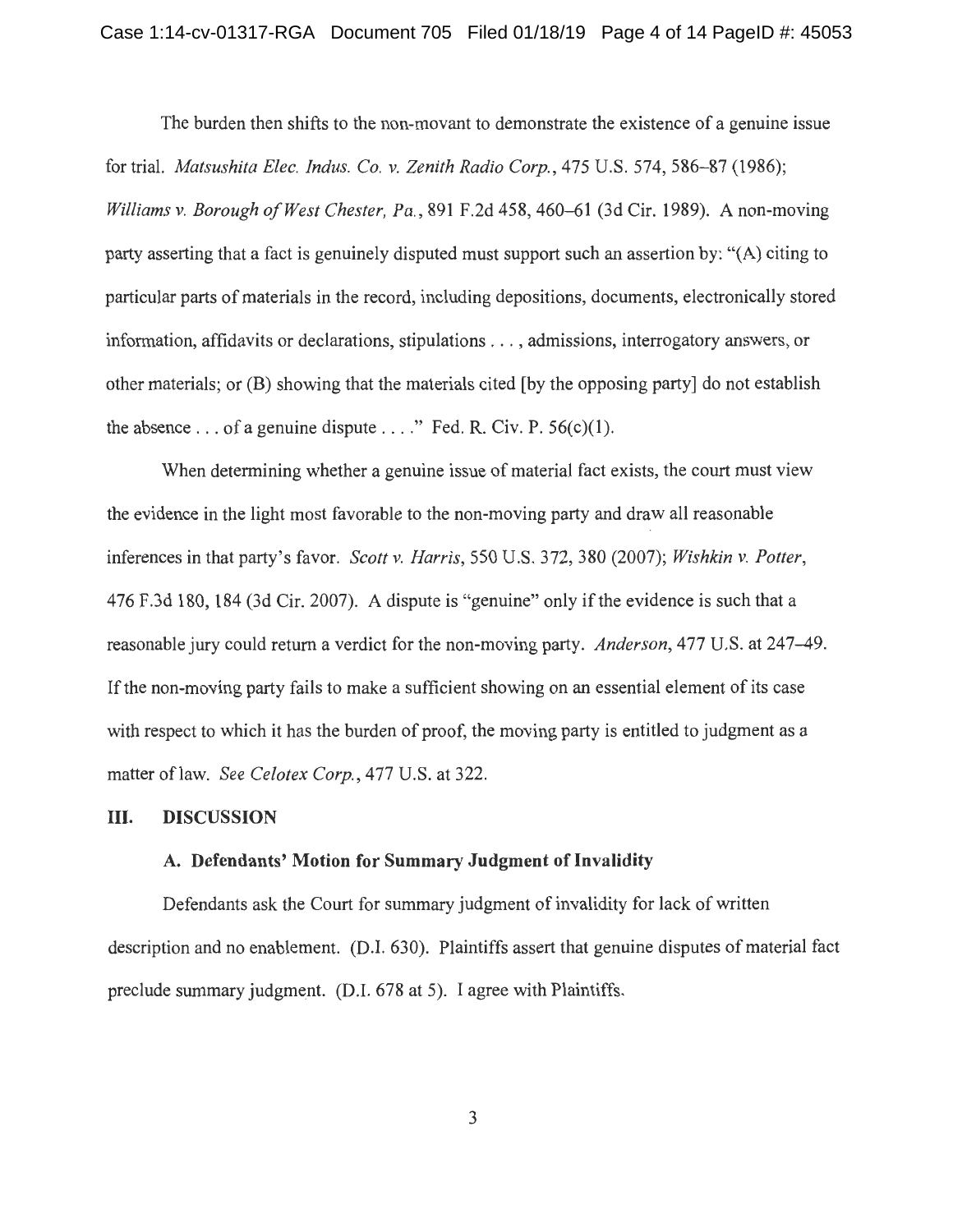### **1. Written Description**

The written description requirement contained in 35 U.S.C.  $\S$  112,  $\P$  1 requires that the specification "clearly allow persons of ordinary skill in the art to recognize that the inventor invented what is claimed." *Ariad Pharm., Inc., v. Eli Lilly & Co.,* 598 F.3d 1336, 1351 (Fed. Cir. 2010) (en banc) (cleaned up). "In other words, the test for sufficiency is whether the disclosure of the application relied upon reasonably conveys to those skilled in the art that the inventor had possession of the claimed subject matter as of the filing date. " *Id.* The written description inquiry is a question of fact. *See id.* Although it is a question of fact, "[c]ompliance with the written description requirement . . . is amenable to summary judgment in cases where no reasonable fact finder could return a verdict for the non-moving party." *PowerOasis, Inc. v. T-Mobile USA, Inc.,* 522 F.3d 1299, 1307 (Fed. Cir. 2008). "A party must prove invalidity for lack of written description by clear and convincing evidence." *Vasudevan Software, Inc. v. MicroStrategy, Inc.,* 782 F.3d 671 , 682 (Fed. Cir. 2015).

Defendants assert that no disputes of material fact exist and that the patent is invalid for lack of written description. (D.I. 631 at 14). Plaintiffs argue that there are genuine disputes of material facts under both the common structural features test and representative species test. (D.1. 678 at 6-7). I agree with Plaintiffs that genuine issues of material fact preclude summary judgment on the written description defense.

**First,** the parties dispute whether the specification discloses a common structural feature of the claimed antibodies. (D.I. 631 at 15-17; D.I. 678 at 9-11). Defendants argue that the Federal Circuit's opinion in *Amgen* stands for the proposition that an antibody cannot be described by its function- binding to an antigen. (D.I. 631 at 16-17). However, in *Amgen,* the Federal Circuit recognized that it is "hotly disputed [whether] knowledge of the chemical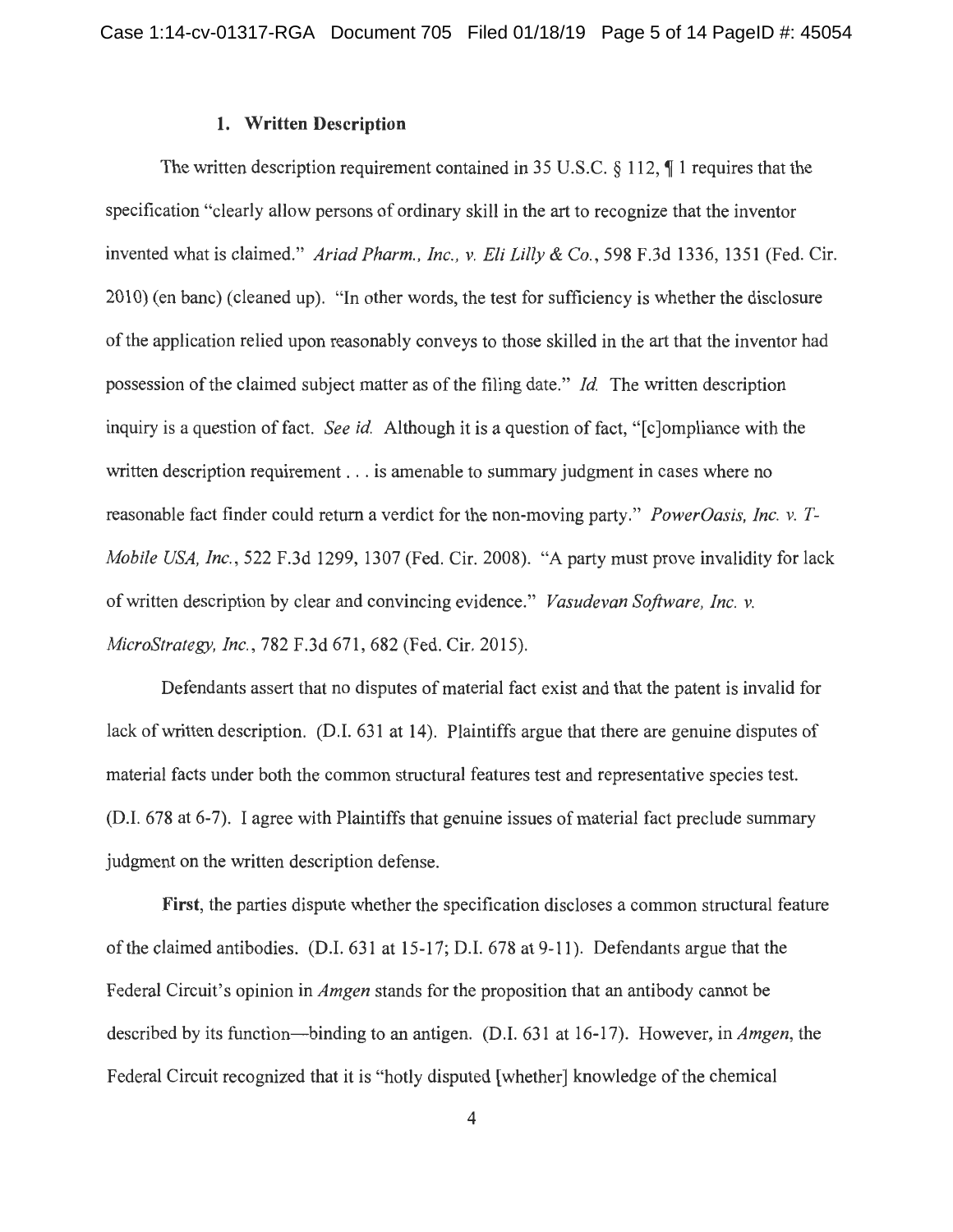structure of an antigen gives the required kind of structure-identifying information about the corresponding antibodies." 872 F.3d at 1378. The parties' experts continue to dispute whether the function of binding correlates to the structure of the antibody. (D.I. 631 at 16-17; D.I. 678 at 10-11). Additionally, Defendants' expert, Dr. Petsko, has testified that the pattern of hydrophobic and non-hydrophobic residues is a common structural feature of the claimed antibodies. (D.I. 678 at 10).

**Second,** genuine disputes of material facts exist under the representative species test. While the parties do not dispute the underlying evidence, the parties' experts disagree on the significance of these facts. (D.I. 631 at 18-24; D.I. 678 at 8-9). Plaintiffs' patents "describe at least 32 antibodies by sequence that fall within the claimed genus by binding to the fifteen amino acid sweet spot on PCSK9." (DJ. 678 at 8). Defendants argue that these patent claims do not meet the representative species test because 1) the patents disclose antibodies that bind to no more than eight PCSK9 residues, but claim antibodies binding up to fifteen residues, 2) the patents fail to disclose antibodies that bind to any of the combination of residues to which the competitor antibodies bind, and 3) the patents only disclose four antibodies that share sixty percent or more of its heavy or light chain CDR sequences with any of the competitor antibodies. (D.I. 632 at 20-21). However, Plaintiffs' experts, Dr. Petsko and Dr. Rees, have testified that a person of ordinary skill in the art would understand the exemplary antibodies to be representative of the claimed genus due to common key sequence characteristics with post-priority antibodies. (D.I. 678 at 9).

Taking the evidence under both tests in the light most favorable to the non-moving party, as I am required to do, a reasonable jury could find the disclosed antibodies to be sufficiently

5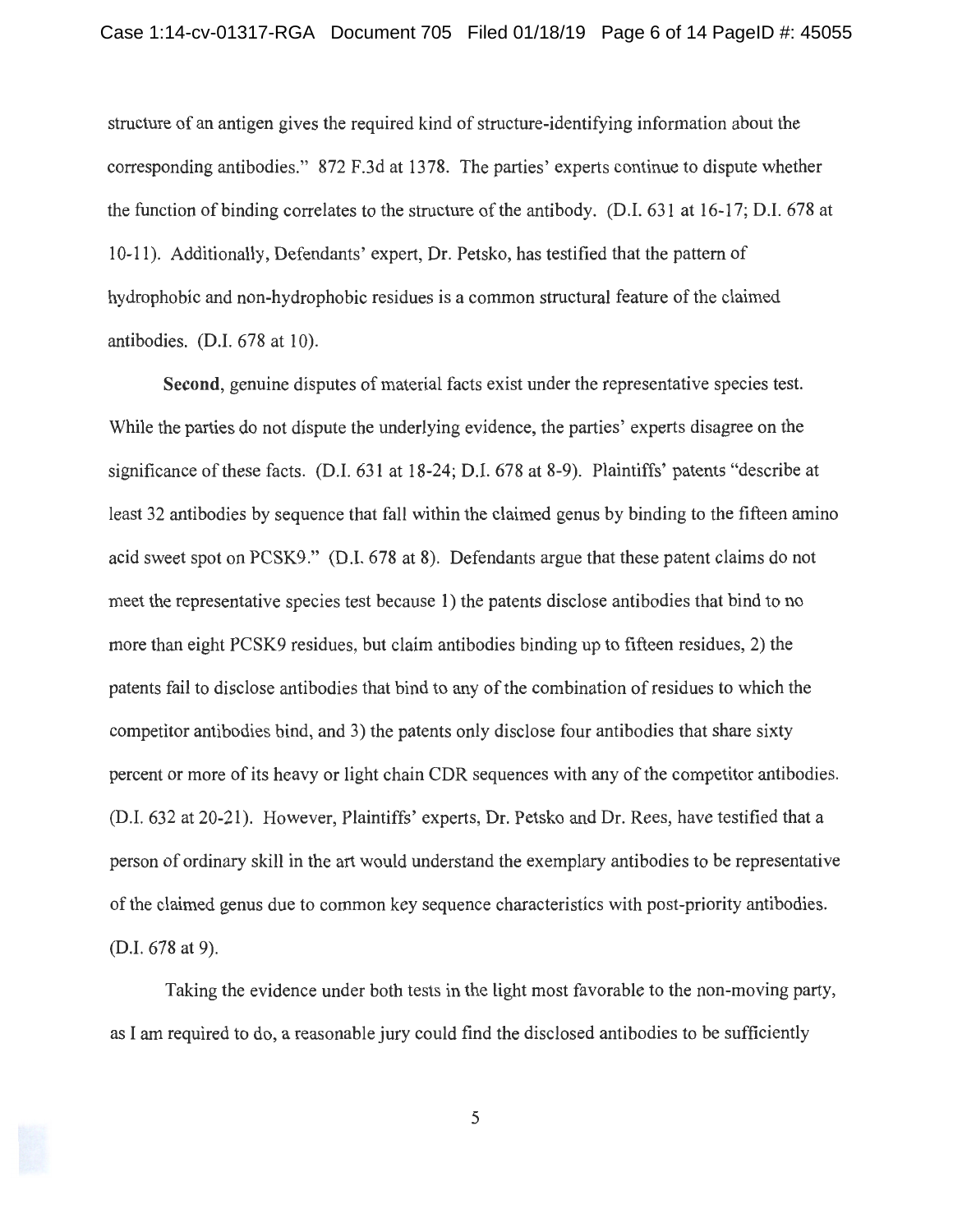representative of the genus. Therefore, the written description requirement is not amenable to summary judgment. *PowerOasis,* 522 F.3d at 1307.

### **2. Enablement**

The enablement requirement, considered a separate and distinct requirement contained in 35 U.S.C.  $\S$  112,  $\P$  1, assesses whether "one skilled in the art, after reading the specification, could practice the claimed invention without undue experimentation." *Sitrick* v. *Dreamworks, LLC,* 516 F.3d 993, 999 (Fed. Cir. 2008). Because the enablement inquiry takes into account what is known to one skilled in the art, the Federal Circuit has "repeatedly explained that a patent applicant does not need to include in the specification that which is already known to and available to one of ordinary skill in the art." *Koito Mfg. Co.* v. *Turn-Key-Tech, LLC,* 381 F.3d 1142, 1156 (Fed. Cir. 2004). "Enablement is a legal question based on underlying factual determinations." *Vasudevan,* 782 F.3d at 684. Factors considered in assessing the enablement requirement include:

(1) the quantity of experimentation necessary, (2) the amount of direction or guidance presented, (3) the presence or absence of working examples, (4) the nature of the invention, (5) the state of the prior art, (6) the relative skill of those in the art, (7) the predictability or unpredictability of the art, and (8) the breadth of the claims.

*In re Wands*, 858 F.2d 731, 737 (Fed. Cir. 1988). "A party must prove invalidity for lack of enablement by clear and convincing evidence." *Vasudevan,* 782 F.3d at 684.

Defendants assert that no dispute of material fact remains and that they have proven no enablement by clear and convincing evidence. (D.I. 631 at 24-27). Plaintiffs argue that 1) the patent claims are enabled and 2) there are material disputes of fact as to whether the specification's disclosed process is a "trial and error" process and whether Plaintiffs practiced the full scope of the claims. (D.I. 678 at 11-12, 24-25).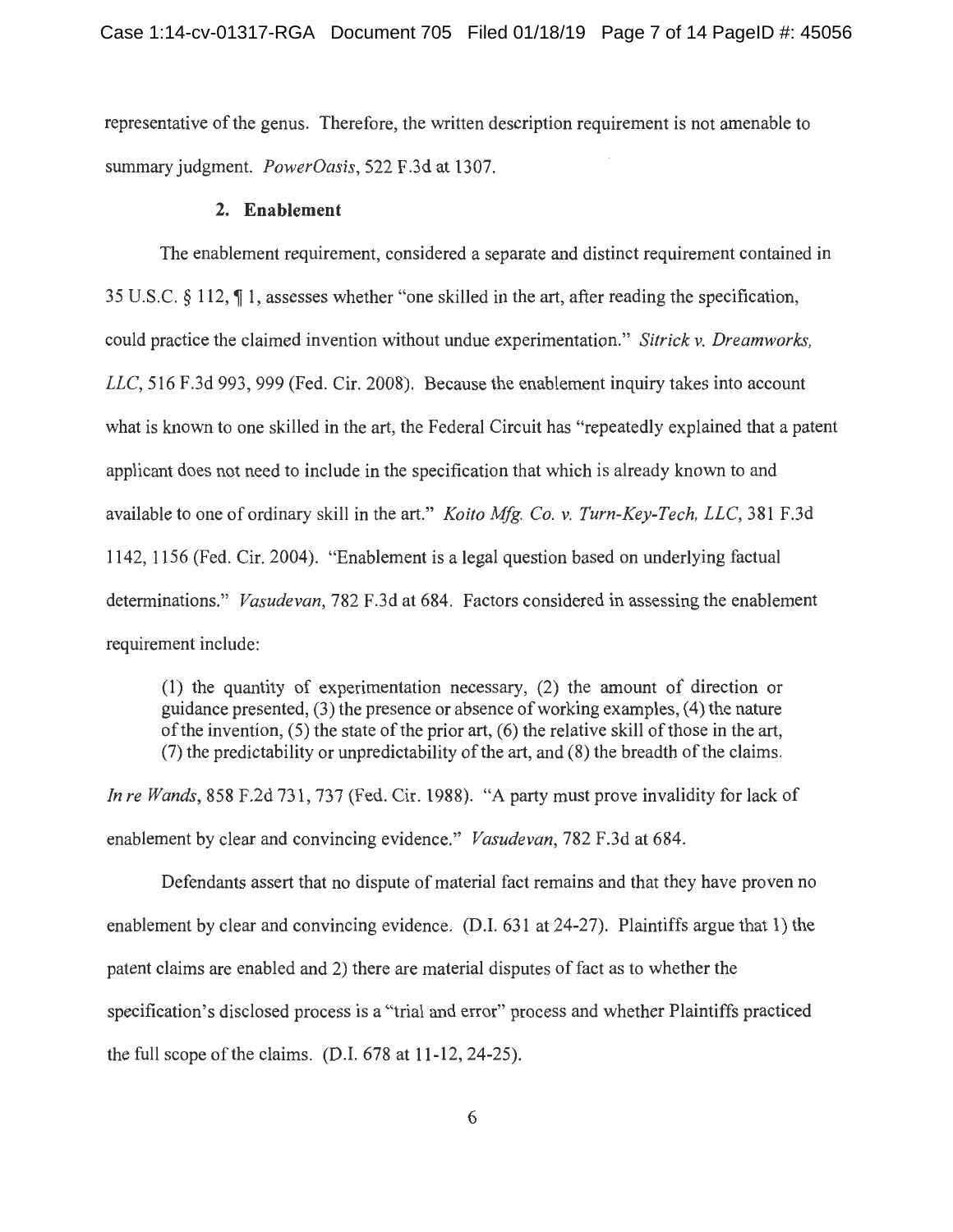I agree with Plaintiffs that genuine disputes of material fact remain as to whether the patent claims are enabled. The parties dispute whether the specification's disclosed process is an "unpredictable, trial and error process" requiring years or decades to make additional embodiments within the claimed genus. (D.I. 631 at 25; D.I. 678 at 25). While the parties do not dispute that repetition is required to make antibodies within the claimed genus, the parties' experts dispute the predictability of this repetition and the amount of time required to make antibodies within the genus from the specification's disclosures. (D.I. 631 at 25; D.I. 678 at 25). The parties also have genuine disputes regarding the post-priority evidence. Specifically, Defendants argue that the post-priority evidence shows that Plaintiffs were attempting to make more antibodies within the claimed genus and were unable to do so. (D.I. 631 at 26). Plaintiffs assert that this post-priority evidence shows their attempts to make novel antibodies with different properties from the claimed genus. (D.I. 678 at 26). Taking the evidence in the light most favorable to the non-moving party, as I am required to do, a reasonable jury could find that the patent claims are enabled. Thus, summary judgment of no enablement is inappropriate.

Therefore, as disputes of material fact remain as to both written description and enablement, summary judgment of invalidity is denied.

### **B. Plaintiffs' Motion for Partial Summary Judgment of Estoppel**

Plaintiffs assert that the doctrines of judicial estoppel and quasi-estoppel should be applied to estop Defendants from making a multitude of arguments in support of their written description and enablement defenses. (D.I. 635 at 7-8). Plaintiffs contend that Defendants have submitted applications and made representations to the United States Patent and Trademark Office (the "PTO") in other proceedings that directly contradict arguments made in this case, justifying estoppel. (D.I. 635 at 7-8). Defendants respond that their patent filings and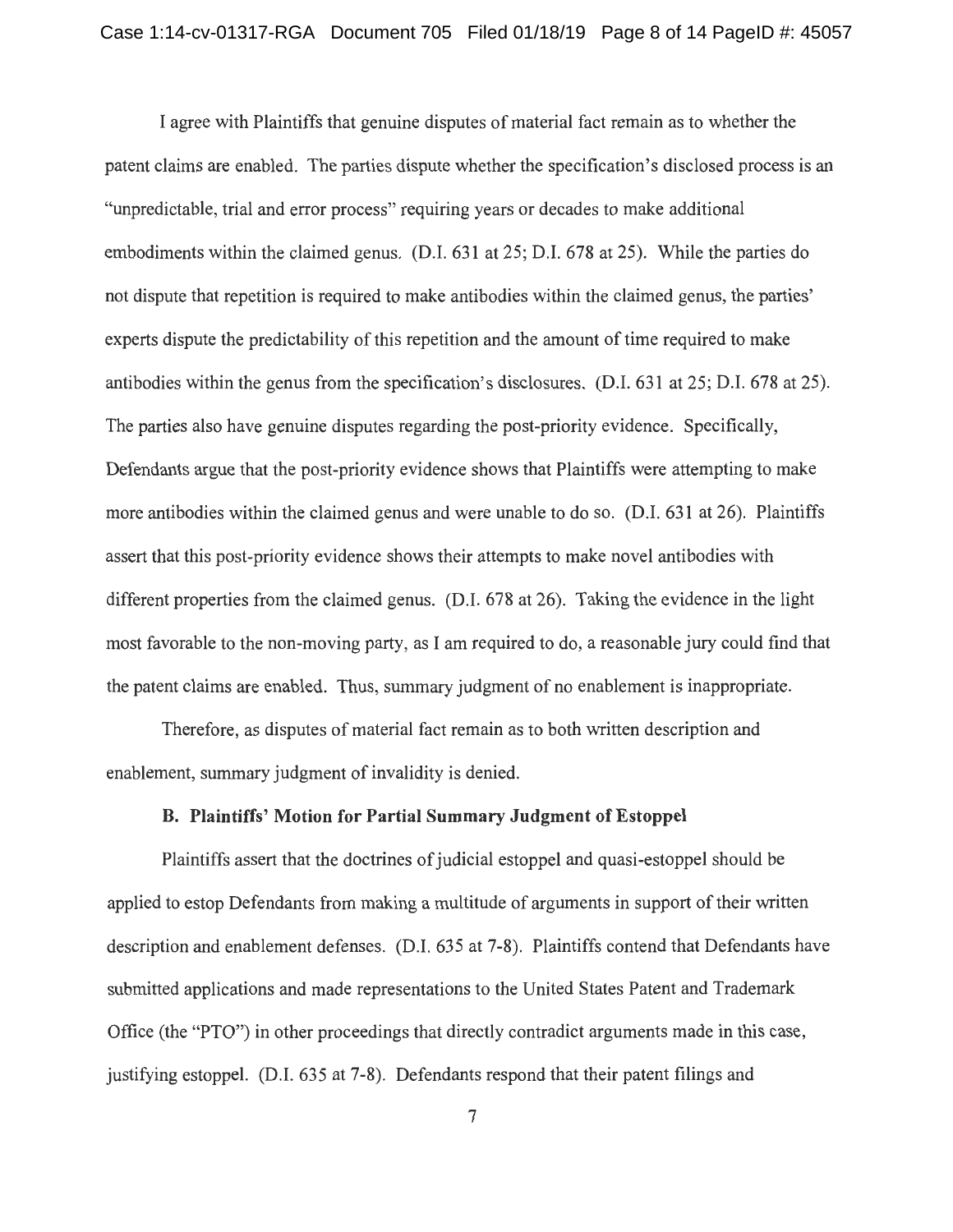representations in the PTO proceedings cited are not inconsistent and do not warrant the application of either judicial estoppel or quasi-estoppel. (D.I. 674 at 6-7).

The doctrine of judicial estoppel bars a party that has previously asserted a legal position from asserting an inconsistent or contrary legal position in a later proceeding. *Oneida Motor Freight, Inc. v. United Jersey Bank,* 848 F.2d 414,419 (3d Cir. 1988). This equitable remedy is applied to preserve the integrity of the system. Its focus is on the relationship between the litigant and the judicial system. *Id.* The elements of judicial estoppel in the Third Circuit are: (1) the party to be estopped is taking two irreconcilably inconsistent positions; (2) the party to be estopped has changed his or her position in bad faith; and (3) the use of judicial estoppel is tailored to address the harm identified and no lesser sanction would adequately remedy the damage done. *See Montrose Med. Group Participating Savings Plan v. Bulger*, 243 F.3d 773, 777-78 (3d Cir. 2001).

Quasi-estoppel is a similar doctrine recognizing the "duty of consistency." *In re Baker Hughes Inc. ,* 215 F.3d 1297, 1301-02 (Fed. Cir. 2000). Similar to judicial estoppel, it prevents a litigant "from shifting to a contrary position touching on the same facts or transaction" and "the earlier position was then to the advantage of the [litigant] but that it is now to the [litigant's] advantage to shift his position." *Id.* at 1301 (quoting *Union Carbide Corp. v. United States,* 612 F.2d 558, 566 (Ct. Cl. 1979)). The doctrine "only applies when the earlier position amounts to a misstatement of fact, not of law," and the misstatement must be one on which the government or opposing party "reasonably relied." <sup>1</sup>*Id.* at 1302; *see also Black's Law Dictionary* 669 (10th ed.

<sup>1</sup>Plaintiffs argue that I should apply the quasi-estoppel requirements enumerated in *Cahall v. Carey's Diesel, Inc.,*  2018 WL 2370869 (D. Del. May 24, 2018). However, in that case I was addressing quasi-estoppel in the context of Delaware state law claims and admiralty claims, and as such, applied the state law doctrine on quasi-estoppel. *Id.*  Here, the underlying claims are federal claims. Thus, I apply the federal doctrine of quasi-estoppel.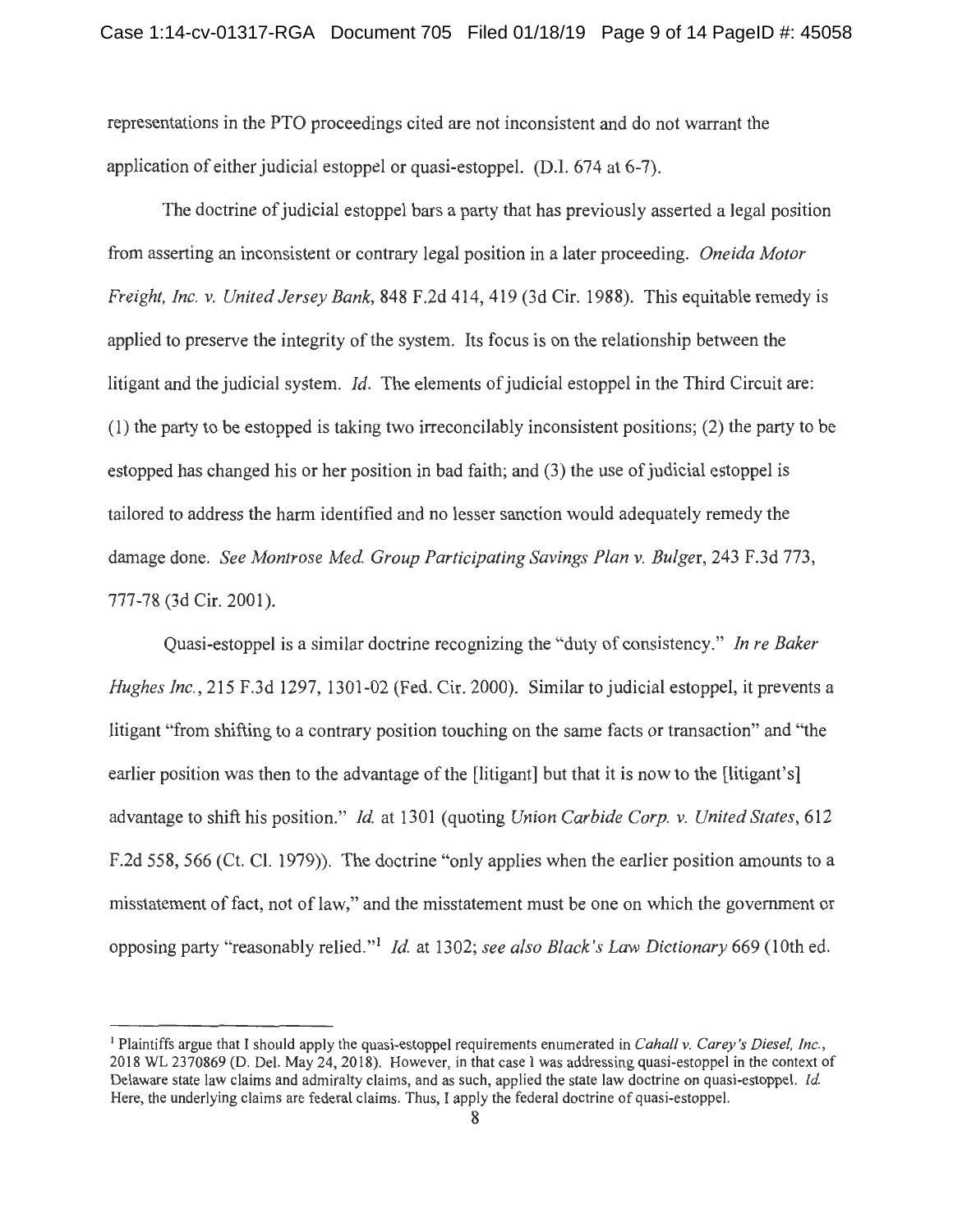2014) (quasi-estoppel "prevent[s] one from repudiating an act or assertion if it would harm

another who reasonably relied on the act or assertion").

Plaintiffs assert Defendants should be estopped from making the following seven arguments:

- 1. the Representative Species Test requires an example antibody for every binding location on an antigen;
- 2. the Representative Species Test requires exhaustive exemplification of diversity of amino acid sequence and gene usage;
- 3. the Representative Species Test requires exemplification of every bond that can occur at every residue between an antibody and an antigen;
- 4. binning or mutagenesis cannot show where an antibody binds;
- 5. antibodies that share function lack a common structure/function relationship;
- 6. Plaintiffs' specification must disclose non-human antibody examples for enablement and written description support; and
- 7. making additional antibodies within Plaintiffs' claims requires undue experimentation.

(D.I. 635 at 17-26). I disagree. The application of judicial estoppel and quasi-estoppel are not appropriate here.

# **1. Estoppel No. 1: The Representative Species Test Requires an Example Antibody for Every Binding Location on an Antigen**

Judicial estoppel is not appropriate because the representations to the PTO cited by

Plaintiffs are not "irreconcilably inconsistent" with the stated position in this case. Plaintiffs point to several of Defendants' own patent filings and issued patents where either an application was filed or a patent was issued claiming a genus of antibodies where the specification did not disclose "an example antibody for every binding location on an antigen." (D.I. 635 at 18-19). However, the applications and patents cited<sup>2</sup> do not address the exact same factual matters that

<sup>2</sup> I will summarize the status of the PTO filings that Plaintiffs cite here. The cited claims of the 15/595,373 application ("the '373 application) were rejected in August 2018. Defendants amended claim 42 to be limited to antibodies with specified amino acid sequences and cancelled claim 59. (D.I. 679, Ex. 6). Defendants amended the 14/801 ,384 application ("the '384 application") in November 2018. *(Id.,* Ex. 7). Certain claims of U.S. Patent No. 8,501 ,184 patent ("the '184 patent") were rejected by the PTO and then cancelled by Defendants in 2013; the issued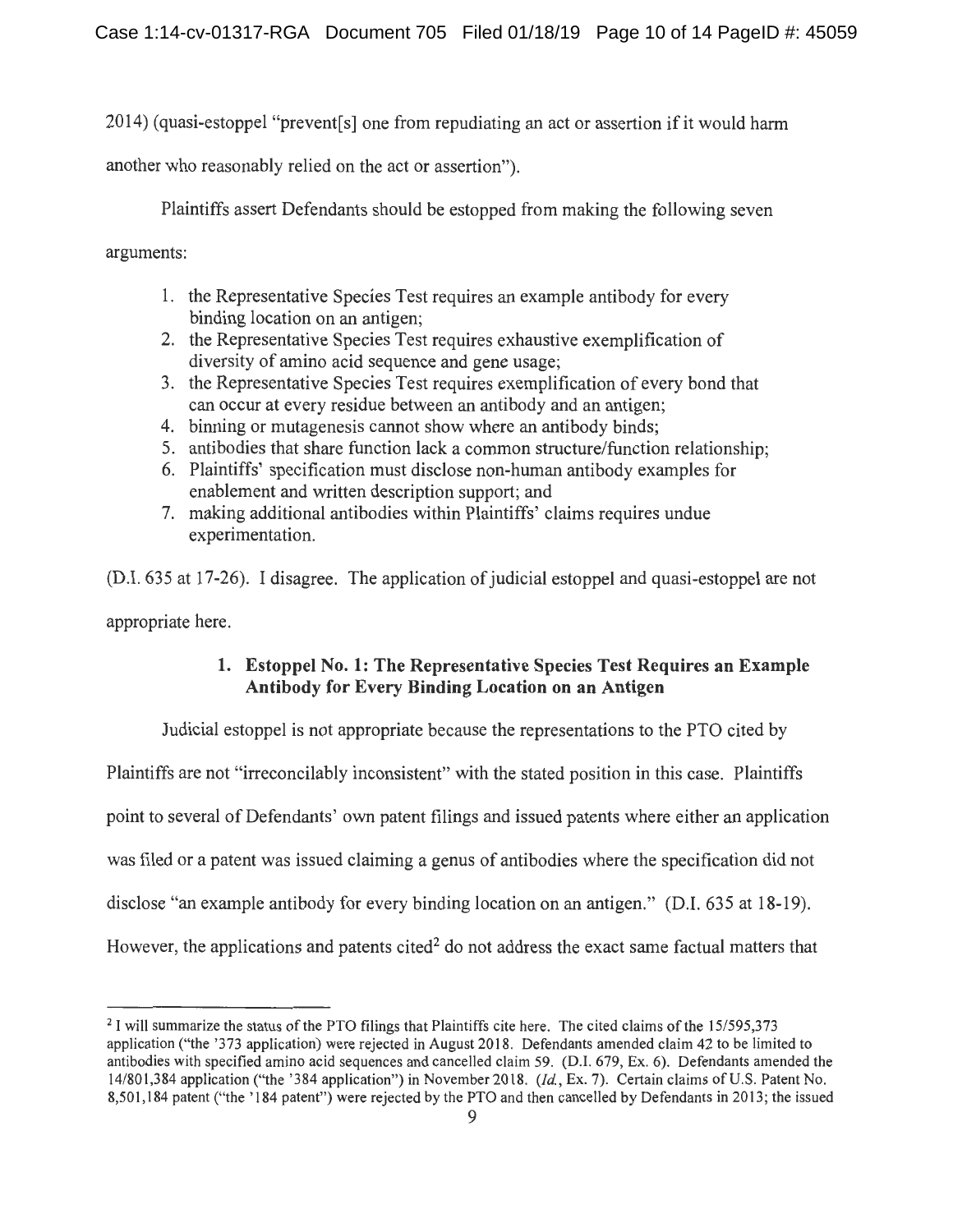### Case 1:14-cv-01317-RGA Document 705 Filed 01/18/19 Page 11 of 14 PageID #: 45060

are at issue in this case. For judicial estoppel to apply, there must be a more direct relationship between the purportedly inconsistent representations. *See MobileMedia Ideas, LLC v. Apple Inc.*, 907 F. Supp. 2d 57, 622-23 (D. Del. 2012) (judicial estoppel precluded position contrary to prosecution of *directly related predecessor* patent), *aff'd in part, rev 'din part,* 780 F.3d 1159 (Fed. Cir. 2015); *see also Endo Pharms. Inc. v. Mylan Pharms., Inc. ,* 2014 WL 334178, at \*22- 24 (D. Del. Jan. 28, 2014) (judicial estoppel inapplicable to statements made to PTO in prosecution of different patent family than that of patent-in-suit). Here, the purported inconsistent representations were made in the context of unrelated patent filings with material differences from the patents at the heart of this suit. Therefore, even if the representations may be facially inconsistent at first glance, Plaintiffs have not demonstrated that the previous representations are so "irreconcilably inconsistent" as to warrant application of judicial estoppel.

The application of quasi-estoppel would also be inappropriate here. The purported inconsistencies cited by Plaintiffs go to a legal conclusion—the requirements of the Representative Species test—rather than a factual issue. Quasi-estoppel, as noted above, "only" applies when the earlier position amounts to a misstatement of fact, not of law." *Baker Hughes*, 215 F.3d at 1302. Thus, Defendants will not be estopped from making this argument.

## **2. Estoppel No. 2: The Representative Species Test Requires Exhaustive Exemplification of Diversity of Amino Acid sequence and Gene Usage**

Estopping Defendants from making this argument would be inappropriate for the same rationale explained for Estoppel No. 1.

claims are for specific antibodies. (Id., Exs. 9, 10, 11). The claims of the 14/697,186 application ("the '186 application") were rejected by the PTO in August 2016 and abandoned in March 2017. *(Id. ,* Ex. 8). U.S. Patent Nos. 9,545,451 ("the'451 patent") and 9,809,653 ("the '653 patent") do not claim any antibodies related to PCSK9. *(Id. ,* Ex. 12, '451 patent, cl.1 , Ex. 13, '653 patent, cl.1).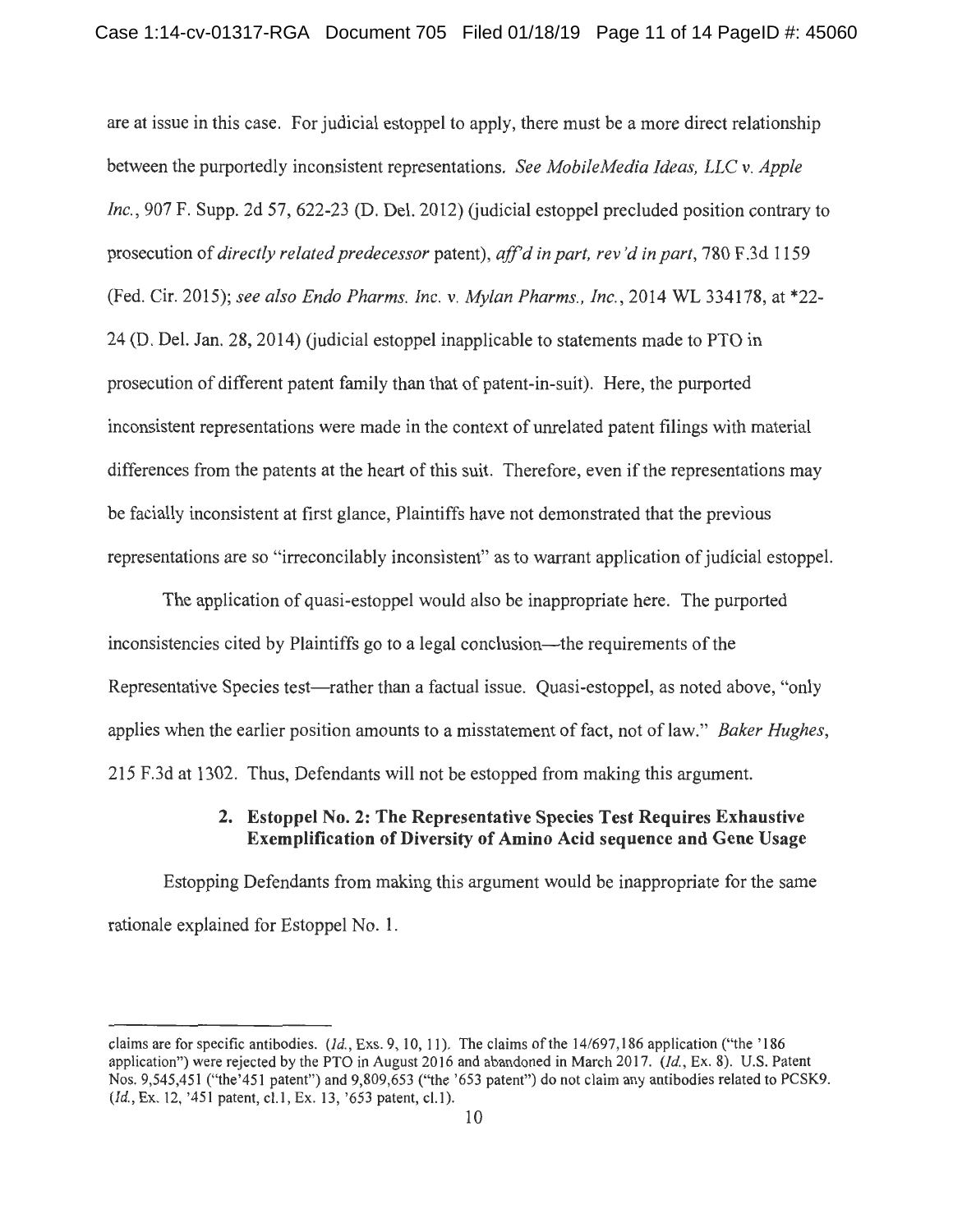## **3. Estoppel No. 3: The Representative Species Test Requires Exemplification of Every Bond that can Occur at Every Residue Between an Antibody and an Antigen**

Estopping Defendants from making this argument would be inappropriate for the same rationale explained for Estoppel No. 1.

## **4. Estoppel No. 4: Binning or Mutagenesis Cannot Show Where an Antibody Binds**

The application of judicial estoppel or quasi-estoppel to this position is inappropriate because Plaintiffs have not demonstrated that Defendants' previous positions are "irreconcilably inconsistent." Plaintiffs point specifically to the '373 application and the inclusion of mutagenesis data in that application. (D.I. 635 at 22). However, as Defendants note, the claims of the '373 application are limited to specific amino acid sequences, and therefore the application does not rely on the mutagenesis data to show where an antibody binds. (D.I. 674 at 20). The positions are therefore not inconsistent, and estoppel is not warranted.

# **5. Estoppel No. 5: Antibodies that Share Function Lack a Common Structure/Function Relationship**

Neither judicial estoppel or quasi-estoppel is warranted. First, Plaintiffs have failed to show an inconsistency between the cited PTO filings and the argument they seek to estop. The cited patent application (U.S. SN 14/068,173) sought a patent on antibodies directed at a different protein (ASIC1), not PCSK9. (D.I. 674 at 21). Second, even if the representations made were inconsistent, the PTO rejected the purportedly inconsistent claim. (D.I. 674 at 21- 22). Therefore, Plaintiffs have not demonstrated either the necessary adoption of the purported inconsistent position for judicial estoppel or the necessary benefit of the purported inconsistent position for quasi-estoppel.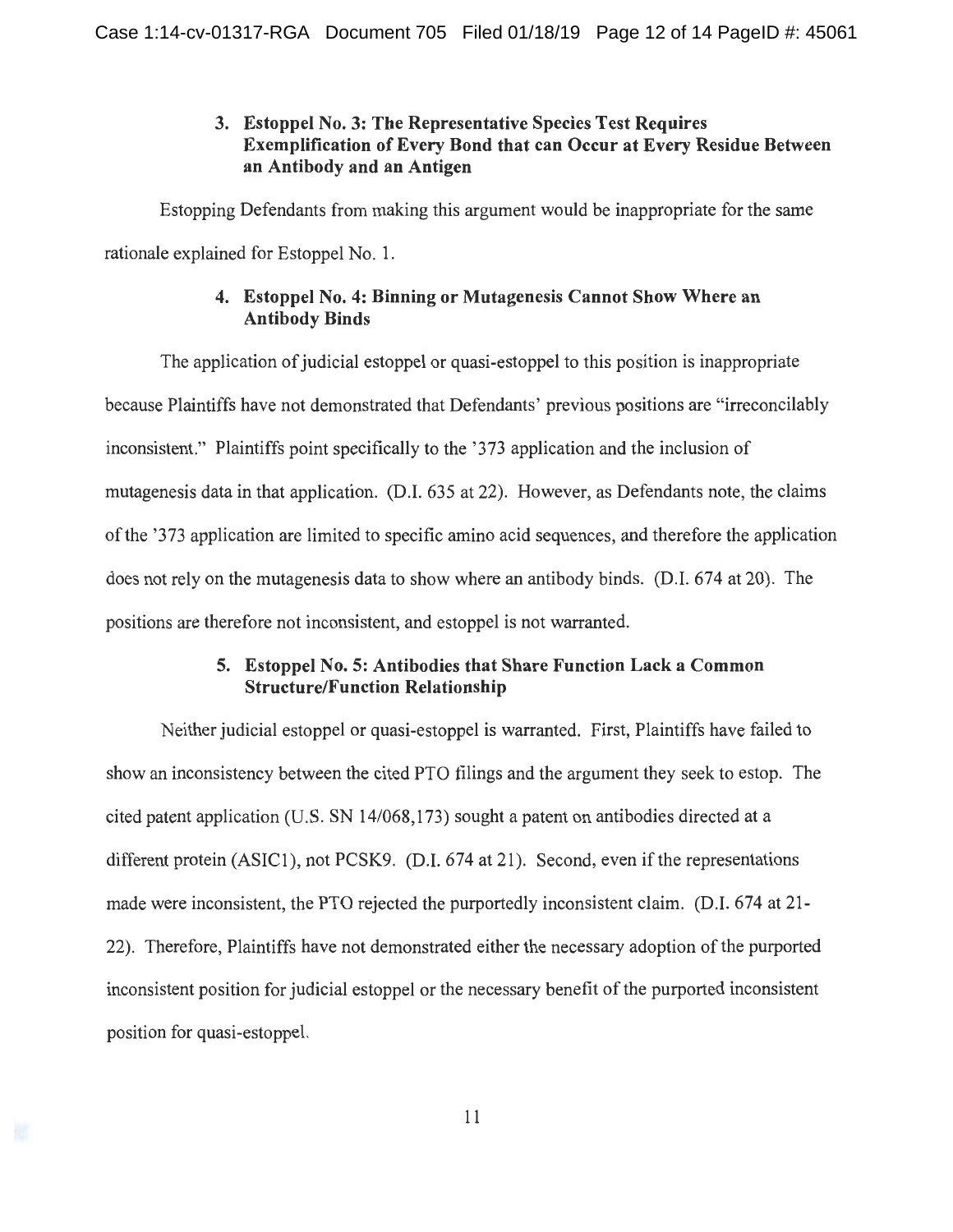### **6. Estoppel No. 6: Plaintiffs' Specification Must Disclose Non-Human Antibody Examples for Enablement and Written Description Support**

Plaintiffs have not demonstrated an inconsistency warranting estoppel. Plaintiffs cite only the '373 application as a purported inconsistent position. (D.I. 635 at 24-25). The '373 Application has been expressly limited to particular amino acid sequences of a human PCSK9 antibody (alirocumab) and therefore is not inconsistent with the position Plaintiffs seek to estop. (D.I. 674 at 23). Moreover, Plaintiffs have not shown the necessary adoption of or reliance on the purportedly inconsistent position as the cited claims of the ' 373 application were rejected by the PTO in August 2018. (D.I. 679, Ex. 6). Therefore, neither judicial estoppel or quasiestoppel is appropriate.

## **7. Estoppel No.** 7: **Making Additional Antibodies Within Plaintiffs' Claims Requires Undue Experimentation**

Plaintiffs have failed to show an inconsistency warranting the application of either judicial estoppel or quasi-estoppel. Plaintiffs cite the testimony of Defendants' expert Dr. Ravetch during the March 2016 trial and the prosecution history of the ' 184 patent. (D.I. 635 at 25-26). However, there is no inconsistency between the assertion that making additional antibodies requires undue experimentation and Dr. Ravetch's previous testimony that the field was well-developed, that generating antibodies was routine, and that alanine scanning was a routine technique used to identify specific residues on PCSK9 to which an antibody binds.

Moreover, to the extent the identified statements may be inconsistent, Plaintiffs have failed to demonstrate both adoption of the position by the PTO or the Court and any benefit resulting to Defendants from the purportedly inconsistent position. The claims of the ' 184 patent to which Plaintiffs point were rejected and cancelled in 2013 . (D.I. 674 at 24). Additionally,